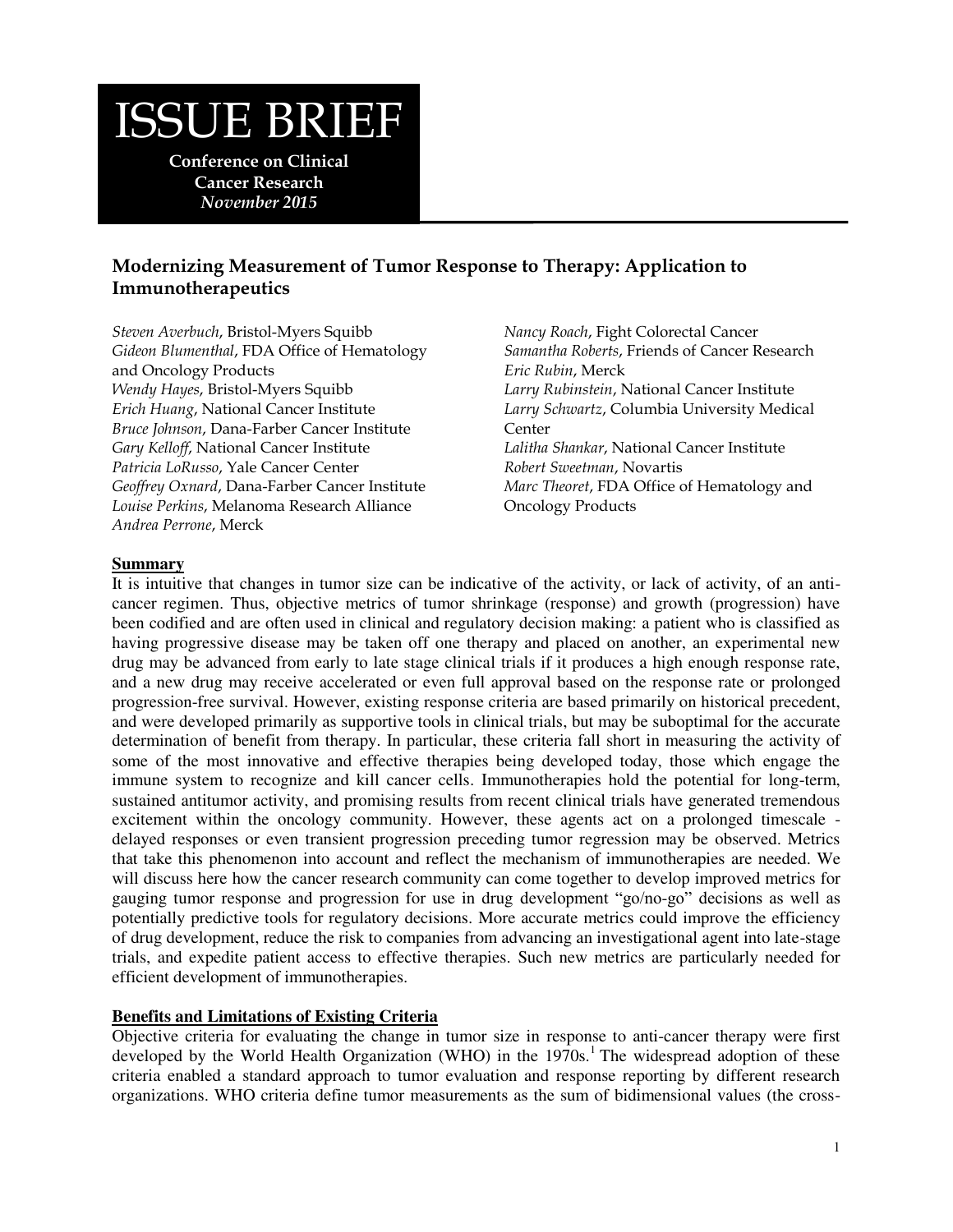products of the two longest perpendicular diameters) from visible lesions. They also compartmentalize the types of responses to anti-cancer therapy into four categories: complete response, partial response, stable disease, and progressive disease; and further establish thresholds of tumor shrinkage or growth to define these four categories (Table 1). The selection of these thresholds was based not on any correlation with treatment outcomes, but rather on a rudimentary assessment of the variability of tumor measurements made by direct tumor palpation.<sup>2</sup> Although technological methods for measuring tumors have advanced considerably since that time, these crude thresholds remain the basis for subsequent adaptations of these criteria.

The WHO criteria were re-evaluated in the 1990s due to variability in their application as well as the advent of improved imaging technologies. The resulting new guideline, RECIST (Response Evaluation Criteria in Solid Tumors), modified WHO criteria by specifying the minimum size of a lesion considered to be "measurable" and by specifying the maximum number of lesions per organ as well as total number of lesions (target lesions) to be assessed.<sup>3</sup> It simplified tumor measurement by defining it as the sum of unidimensional values (longest diameters) of target lesions, with the rationale that unidimensional measurements correlate as well as bidimensional measurements to the amount of tumor cells killed. The threshold defining response was adjusted to a 30% decrease in the longest diameter, which is mathematically equivalent (assuming a spherical tumor) to the previous threshold of a 50% decrease in the products of perpendicular diameters. RECIST also provided specifications for radiologic imaging. RECIST was updated in 2009 (RECIST1.1) with a reduction in the number of lesions to assess, further clarification of disease progression, and additional imaging recommendations.<sup>4</sup>

The overarching goal of these efforts was to create a simple, more reproducible metric that could be compared between different studies. In that respect, they have been extremely useful in oncology trials. The close alignment of WHO and RECIST criteria enables comparison of tumor evaluations by the two methods, ultimately providing researchers today with more than thirty years of clinical trial results for use as historical comparisons. Nevertheless, RECIST1.1 and its predecessors have significant limitations, many of which were recognized even at the time of their publication.<sup>5,6</sup> Some of these limitations relate to the inherent difficulty of measuring the size of tumor lesions. For example, some anatomic sites and types of lesions are difficult to assess by radiologic imaging. In addition, many tumors are irregularly shaped or have diffuse boundaries, making linear measurements imperfect surrogates for tumor burden. These anatomic limitations, and others, have spurred efforts to develop molecular or functional imaging techniques to assess drug activity. For example, FDG-PET  $(^{18}F$ -fluorodeoxyglucose positron emission tomography) technology measures tumor metabolism, which can potentially be measured before tumor regression, and is being evaluated in multi-center studies.<sup>7</sup> Another limitation of our current criteria is that they dichotomize what is essentially a continuous variable, and the thresholds defining the discrete categories of response are arbitrary: clinically, there may be little difference between a 19% increase in tumor burden and a 21% increase in tumor burden, but these would be categorized by RECIST as stable disease and progressive disease, respectively. Response rates also do not reflect the depth or duration of patient responses. The proliferation of waterfall plots and other visual, qualitative representations of individual patient tumor responses in phase 2 clinical trial results can be seen as a testament to the inadequacies of our current approach to quantifying drug activity.<sup>8</sup>

Another limitation of RECIST and WHO criteria is that they were designed for the study of cytotoxic chemotherapies, before the entrance of targeted and immunotherapeutics into the clinic and the associated unique radiographic needs of these drug classes. The RECIST categories of progression and response may not accurately capture the activity of some targeted therapies, which may stabilize disease while inducing only minor shrinkage, or immunotherapies, which may have a delayed but profound impact on tumors. For example, some therapies, such angiogenesis inhibitors, are effective in terms of extending survival but produce low RECIST-defined responses. A cut-off of 10% reduction in tumor diameter (or "minor response") has been proposed as one alternate predictor of long-term benefit than the RECIST-defined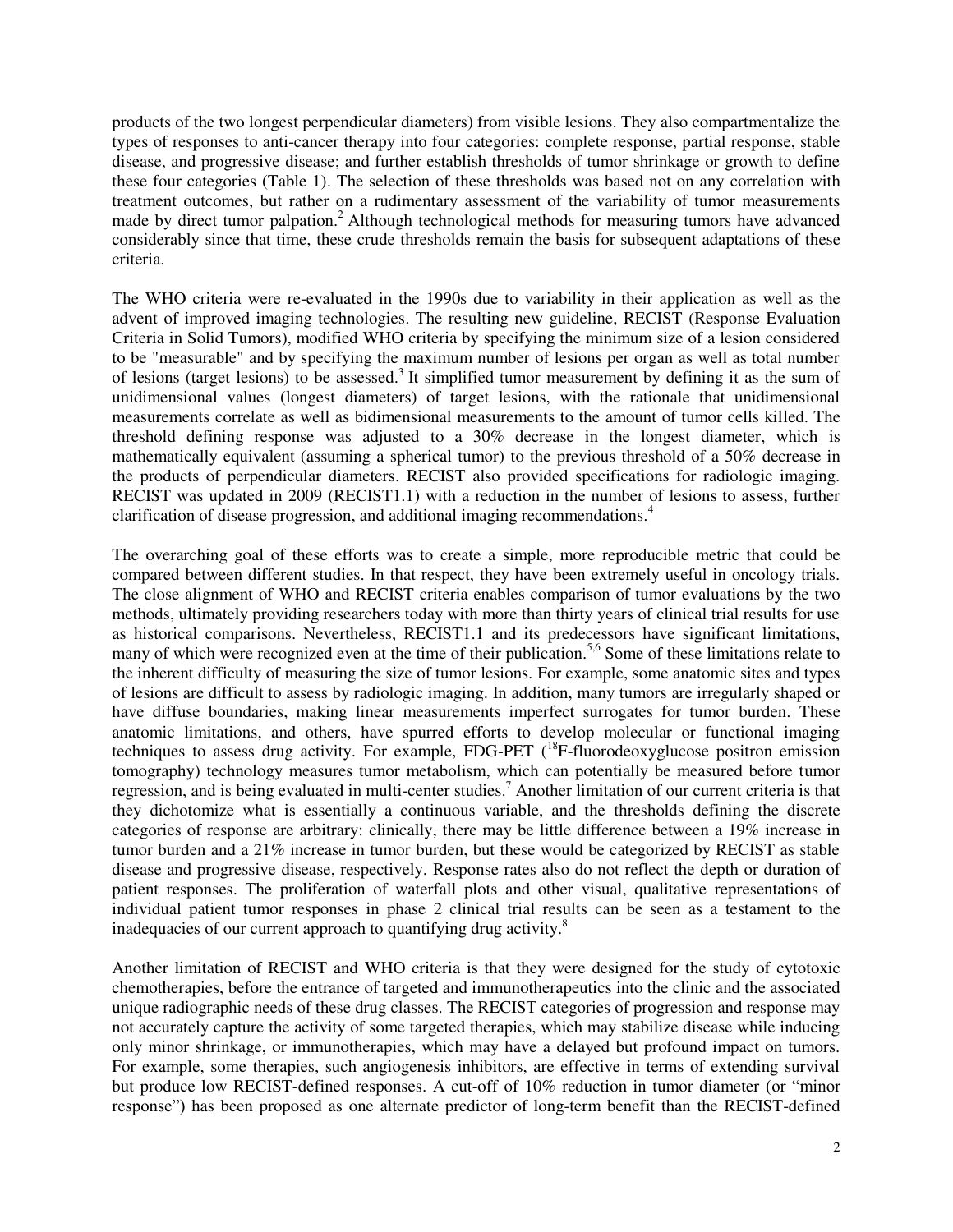cutoff of 30% decrease in tumor diameter.<sup>9,10,11</sup> Further, in some situations, the presence of objective progression may not indicate treatment failure. Some tyrosine-kinase inhibitors have been shown to provide patient benefit even after RECIST-defined progression, such as sunitinib in renal cell carcinoma and EGFR inhibitors in non-small cell lung cancer.<sup>12</sup> In these situations, continued post-progression treatment may be appropriate, and tumor growth rates have been proposed as a more accurate metric of drug activity.<sup>13,14</sup>

Immune checkpoint inhibitors, such as those targeting PD-1 and CTLA-4, have also been notable for their unusual response and progression kinetics. In some patients, some tumor progression may be observed before tumor regression, and some patients may experience "pseudo"-progression, in which lesions appear enlarged due to the presence of immune cell infiltrates and inflammation at tumor sites.<sup>15</sup> To address this, immune-related response criteria (irRC) were proposed in 2009 based on the body of phase 2 clinical trial data from ipilimumab development that was available at the time.<sup>16</sup> These criteria modified the WHO criteria to describe 4 different potential patterns of response, the latter two of which are not traditionally considered responses: immediate tumor regression with no new lesions, durable stable disease, tumor regression following an initial increase in tumor volume, and regression of the index lesion in the presence of new lesions. A variation of the irRC (immune-RECIST) was subsequently proposed to be more in line with RECIST unidimensional measurements.<sup>17</sup> These immune-based criteria have been shown to more accurately predict survival outcome than RECIST in melanoma patients (based on progression criteria).14,18 Recent data from nivolumab in non-squamous non-small cell lung cancer have indicated similar findings – patients who were treated beyond RECIST-defined disease progression had median overall survival (OS) similar to those with RECIST-defined stable disease.<sup>19</sup> While this study reported a hazard ratio of 0.73 for OS, a clear dramatic benefit, the hazard ratio for PFS was only 0.92 – compelling data to support the hypothesis that RECIST-defined progression does not accurately reflect benefit for these agents. However, neither irRC nor immune-RECIST have been uniformly adopted for the study of novel immunotherapies; likewise tumor growth rates or alternative cut-offs for tumor growth have not been incorporated as alternative metrics of drug activity.

#### **Ongoing Effort to Identify Improved Metrics of Tumor Growth: Vol-PACT**

Although a variety of alternative metrics of tumor growth or shrinkage have been proposed, traditional endpoints continue to be used in most situations. Until recently, there has been no systematic or unified approach to test or validate alternative metrics. To address this, a collaborative research effort has been initiated under the auspices of The Biomarkers Consortium of the Foundation for the NIH (FNIH), a public-private partnership whose goal is to develop opportunities for innovative collaborations between industry, academia, and the philanthropic community to support the mission of the NIH. This effort, Vol-PACT (Volumetric CT for Precision Analysis of Clinical Trial results), aims to collect source imaging data and associated metadata (patient outcomes) from completed large landmark trials in several measurable solid tumors in order to study a variety of potential quantitative response metrics.<sup>20</sup> This effort differs from previous undertakings in the use of source digital images rather than case report forms, which are collected for the purpose of RECIST-based measurements and may not contain all the data elements necessary to perform a quantitative analysis of imaging biomarkers. The CT images, which are collected centrally on most trials and held at various imaging core laboratories, will be transferred to an academic laboratory for volumetric measurement. These images are re-analyzed in a semi-automated fashion with computer-generated contouring to determine unidimensional, bidimensional, and volumetric measurements for each lesion at each time point. Using these measurements, phase 2 trials will be simulated to assess a variety of potential metrics to determine how well they correlate with the survival results that were observed in the phase 3 trials. By studying multiple agents from multiple diseases, this research team has the potential to be able to identify metrics that may be broadly applicable across different therapeutic modalities and tumor types, as well as those that may be appropriate in specific settings.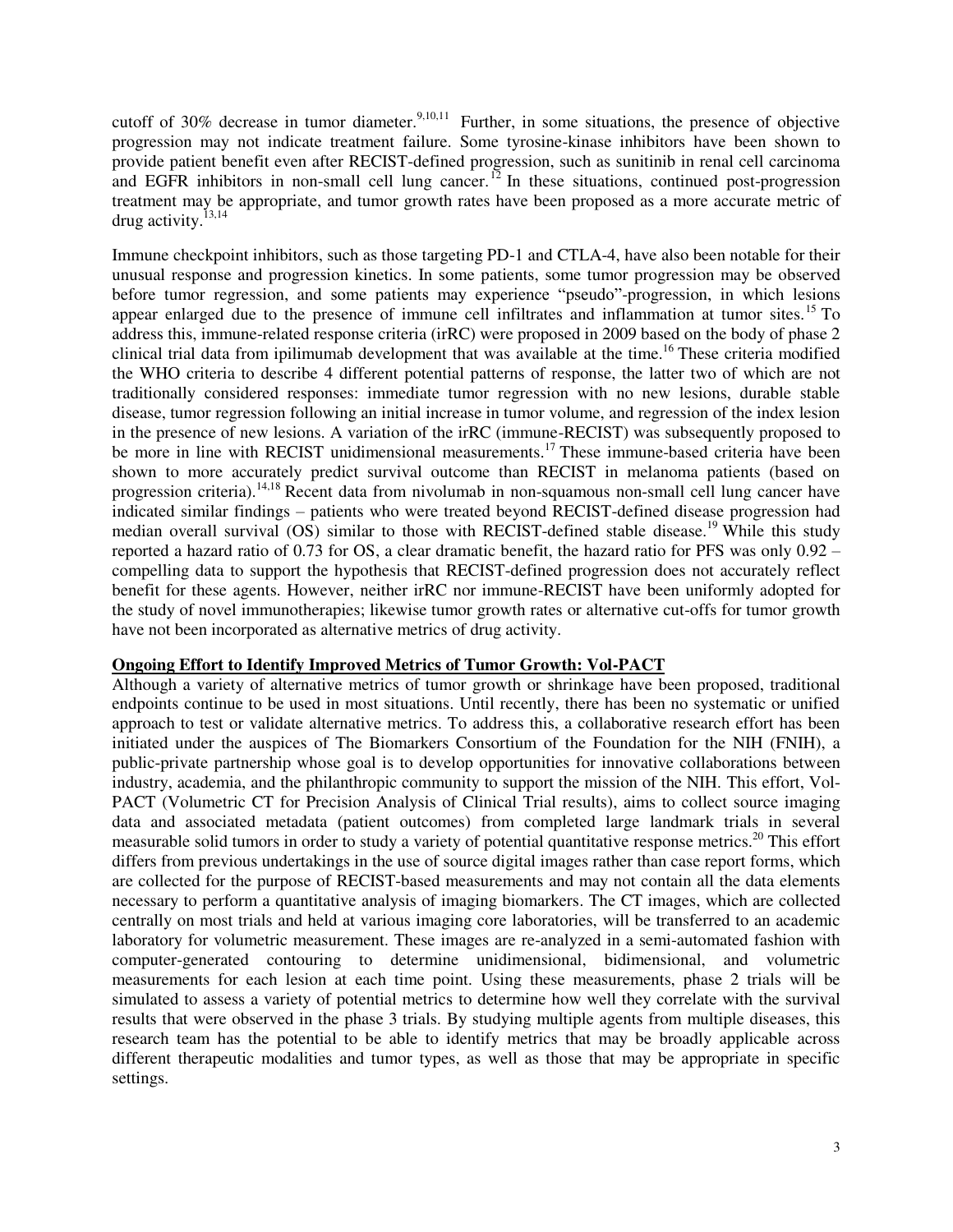A key challenge to the Vol-PACT effort has been establishing the infrastructure through which different pharmaceutical companies can share de-identified patient level data. Several criteria are important in selecting trials to include in this study: the images must be physically located at a central imaging repository, have undergone quality control, and have associated patient outcome data. Once candidate trials are identified, contracts must be negotiated with the pharmaceutical sponsor, who may still be trying to gain new marketing indications for the drug under study. Once contracts are in place, the trial data must be de-identified and re-coded so that images are linked to the correct outcome data. To date, several trials of targeted therapies have been selected for study, data has been acquired for most of these, and analysis of one phase 3 trial has been completed. By leveraging existing data from large randomized trials where outcomes are known, this retrospective approach is able to develop a rich and robust dataset without waiting for outcomes from a prospective study and should yield considerable insight into more appropriate measures of response to targeted therapies. Fortunately, this initiative has been able to benefit from an increased emphasis on the importance of data sharing within the entire oncology community, including drug developers. The recognition of big data as a re-usable resource has been integral to this effort and others like it. Establishment of mechanisms for data-sharing in the public domain could facilitate similar projects in the future, such as analyses of functional imaging data in relation to patient outcomes, for example. Recognizing the sensitivities of companies in this competitive space, and the need for patient privacy protections, it could be possible to develop a safe-haven for deposition of de-identified data after IRB approval and publication of trial results.

## **Moving Forward: Imaging Biomarkers for Immunotherapies**

Although Vol-PACT has made considerable progress analyzing trials of targeted therapies, it is only just beginning to enter into data-sharing agreements for trials of immune checkpoint inhibitors. This field is relatively novel; currently three agents targeting two immune checkpoints have been approved for treatment of metastatic melanoma (ipilimumab targeting CTLA-4, and nivolumab and pembrolizumab targeting PD-1), while two of these (nivolumab and pembrolizumab) have been approved for treatment of metastatic non-small cell lung cancer. From a data collection standpoint, immunotherapies present a particular challenge for this type of retrospective analysis due to their unique progression characteristics. Documentation of progression typically results in a change in the clinical management, such that at time of progression, the collection of imaging data on a clinical trial may cease. If a patient is taken off study at RECIST-defined progression but before true clinical progression, it may be difficult to use data from that patient to help develop alternative metrics because no post-progression data has been collected. Fortunately, continued post-progression treatment and imaging is becoming more common in trials of immunotherapies. Further, due to the novelty of this field, while some trials are complete and others are emerging, many are still being designed. Thus, there is an opportunity today to analyze existing data in order to inform the design of ongoing and future clinical trials.

This working group identified key data elements that trials should be collecting now in order to better define progression on immunotherapy. Typically, when RECIST-defined progression is declared, the evidence for this may not be fully documented. It is important to collect detailed data at the time of progression regarding the presence of new lesions and their characteristics, including location and size. Brain metastases may signify worse clinical outcomes as opposed to metastases to other locations. Also, as described earlier, lesions in some anatomical sites are not measurable by radiographic methods. One example is cutaneous lesions, which are of particular importance in melanoma but may be documented on clinical exam rather than using imaging; these types of lesions must be fully documented and described in detail. If a patient is continued on therapy after RECIST-defined progression and is later determined to experience true progression, the clinical characteristics and symptoms that led to this determination should be clearly described. It is also is potentially valuable for trials to document pre-treatment disease trajectory. Some have posited that durable stable disease could be considered as an endpoint of efficacy for immunotherapies. Because stable disease can sometimes reflect the natural course of the disease, there is a risk of overestimating efficacy by labeling a patient with a more indolent disease as having obtained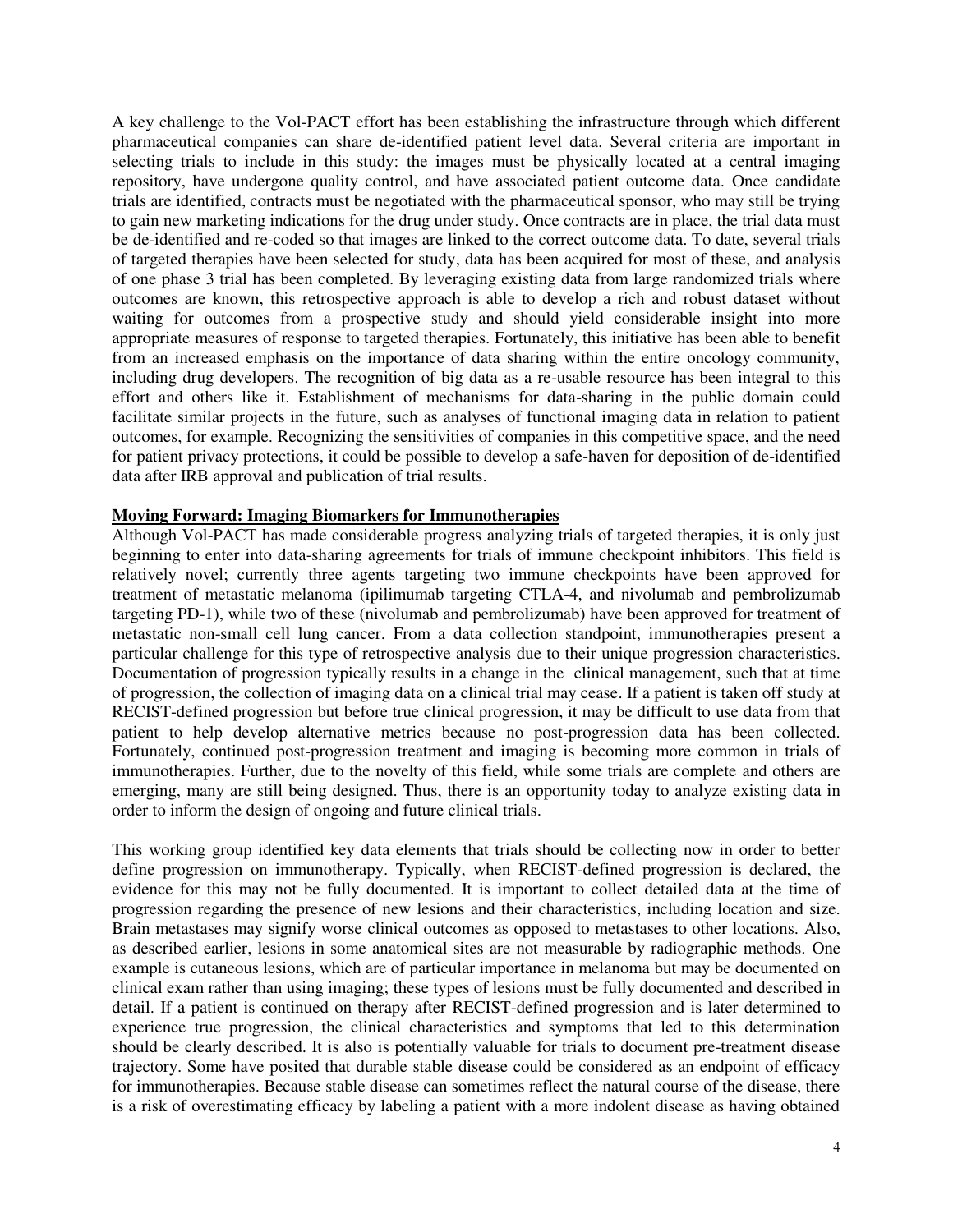benefit from the investigational agent. By collecting pre-treatment disease trajectory, it should be possible to differentiate true disease stabilization from naturally slow growing disease.

## **Conclusion**

The limitations of RECIST criteria have been described in numerous publications and many potential alternatives have been proposed for specific settings. However, no concerted effort has yet been undertaken to analyze these potential metrics or determine if they provide value over the currently accepted approach. The Vol-PACT initiative described here aims to change this by evaluating the correlation of candidate response metrics with survival across multiple randomized trials, and could yield improved trial endpoints for drug development and potentially for regulatory decision-making. It remains to be seen whether different criteria will be needed for immunotherapeutic agents versus targeted agents, or whether more generalizable metrics can be identified.

The potential implications of developing improved measures of response and progression are manifold. Faulty phase 2 metrics likely contribute to the failure rate of subsequent phase 3 trials. Moreover, as increasingly adaptive and innovative approaches to drug development are implemented in oncology clinical trials, the boundaries between the distinct phases of development are becoming increasingly blurred. Thus, even "exploratory" endpoints in early phase trials may ultimately be used to support registration if the trial undergoes rapid expansion. In addition, response rates and progression statistics that are reported in clinical trials may be used in correlative studies to identify biomarkers that are predictive of or associated with therapeutic benefit. Basing these correlative studies on metrics that are not themselves based on patient outcomes will ultimately hinder the development of accurate predictive or other biomarkers. Finally, while overall survival remains the "gold standard" for FDA approval, this endpoint can be confounded by post-progression active therapies, which is a significant liability when several active similar agents are in clinical development. Consequently, measures of response and progression serve an important role in regulatory decision-making. Therefore, the development of improved metrics that do reflect patient outcomes is of high importance to all stakeholders.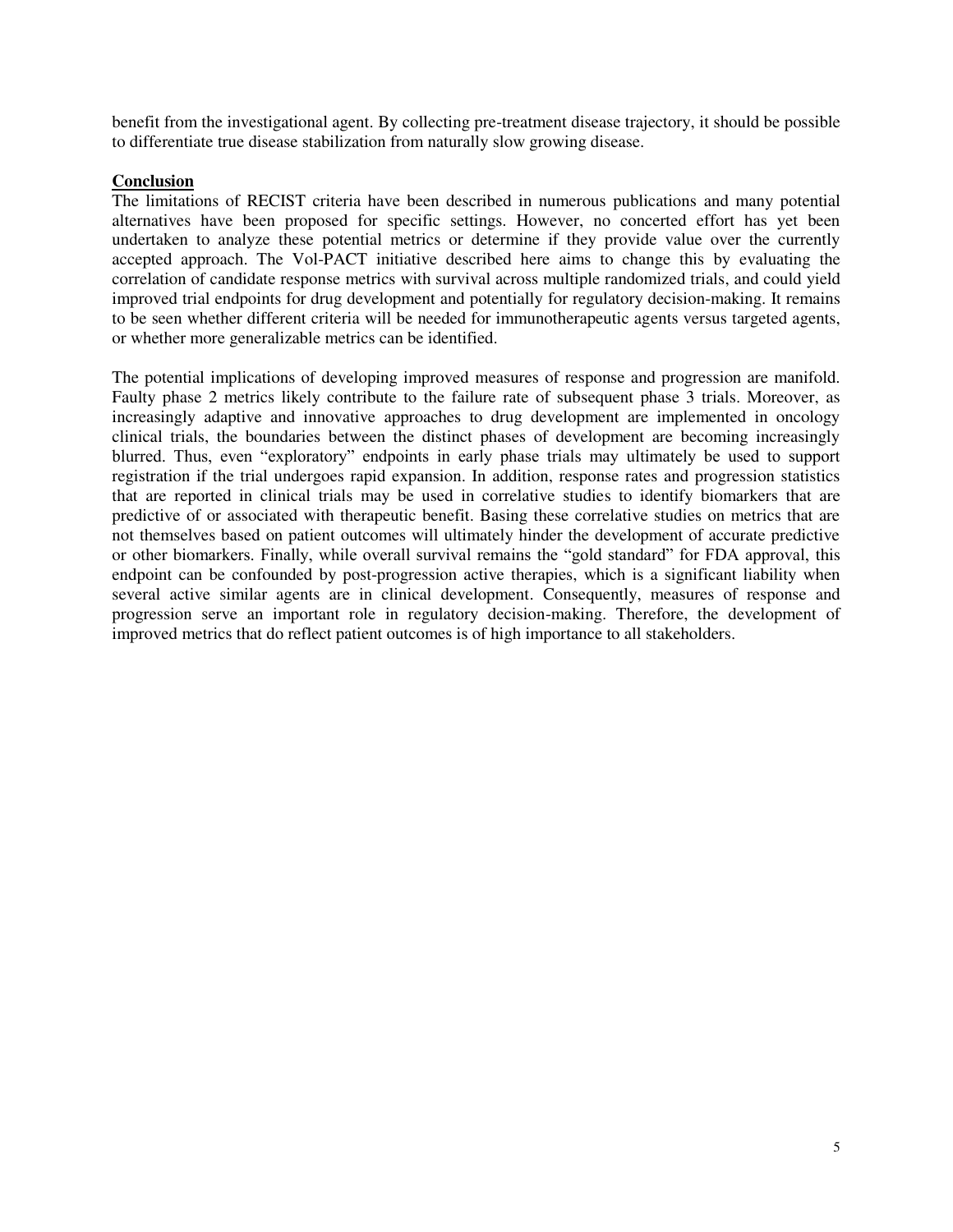|                              | <b>WHO</b>                                                                                       | irRC                                                                                               | <b>RECIST 1.1</b>                                                                               | <b>irRECIST</b>                                                                                 |
|------------------------------|--------------------------------------------------------------------------------------------------|----------------------------------------------------------------------------------------------------|-------------------------------------------------------------------------------------------------|-------------------------------------------------------------------------------------------------|
|                              |                                                                                                  |                                                                                                    |                                                                                                 | (Modifications may be<br>implemented by pharma)                                                 |
| Measurement<br>method        | Bidimensional                                                                                    | Bidimensional                                                                                      | Unidimensional                                                                                  | Unidimensional                                                                                  |
| # of lesions                 | 10 total; 5 per organ                                                                            | 15 total: 10 visceral and<br>5 cutaneous                                                           | 5 lesion; 2 per organ                                                                           | 5 lesion; 2 per organ                                                                           |
| Complete<br>Response<br>(CR) | Disappearance of all<br>lesions                                                                  | Disappearance of all<br>lesions                                                                    | Disappearance of all lesions                                                                    | Disappearance of all<br>lesions                                                                 |
| Partial<br>Response<br>(PR)  | $> 50\%$ decrease in<br>SPD of index lesions<br>(equivalent to $\geq 65\%$<br>volumetric change) | $> 50\%$ decrease in SPD<br>of index lesions<br>(equivalent to $\geq 65\%$<br>volumetric change)   | $>$ 30% decrease in SOD of<br>index lesions<br>(equivalent to $\geq 66\%$<br>volumetric change) | $>$ 30% decrease in SOD of<br>index lesions<br>(equivalent to $\geq 66\%$<br>volumetric change) |
|                              | No new lesions                                                                                   | New lesions are possible,<br>added to SPD                                                          | No new lesions                                                                                  | New lesions are possible,<br>added to SOD                                                       |
| Stable<br>Disease (SD)       | Neither 50% decrease<br>nor 25% increase in<br><b>SPD</b>                                        | Neither 50% decrease nor<br>25% increase in SPD                                                    | Neither 30% decrease nor<br>20% increase in SOD                                                 | Neither 30% decrease nor<br>20% increase in SOD                                                 |
|                              | No new lesions                                                                                   |                                                                                                    | No new lesions                                                                                  |                                                                                                 |
| Progressive<br>Disease (PD)  | $>$ 25% increase in<br>SPD of index lesions<br>(equivalent to $\geq 40\%$<br>volumetric change)  | $\geq$ 25% increase in SPD of<br>index lesions<br>(equivalent to $\geq 40\%$<br>volumetric change) | $\geq$ 20% increase SOD of<br>index lesions<br>(equivalent to $\geq$ 73%<br>volumetric change)  | $\geq$ 20% increase SOD of<br>index lesions<br>(equivalent to $\geq$ 73%<br>volumetric change)  |
|                              | Appearance of new<br>lesions or unequivocal<br>PD of non-index<br>lesions                        | New lesions are possible<br>if adding to SPD does not<br>exceed 25%                                | Appearance of new lesions<br>or unequivocal PD of non-<br>index lesions                         | New lesions are possible if<br>adding to SOD does not<br>exceed 20%                             |

# **Table 1: Comparison of Selected Response/Progression Criteria**

SPD, sum of product of diameters SOD, sum of diameters